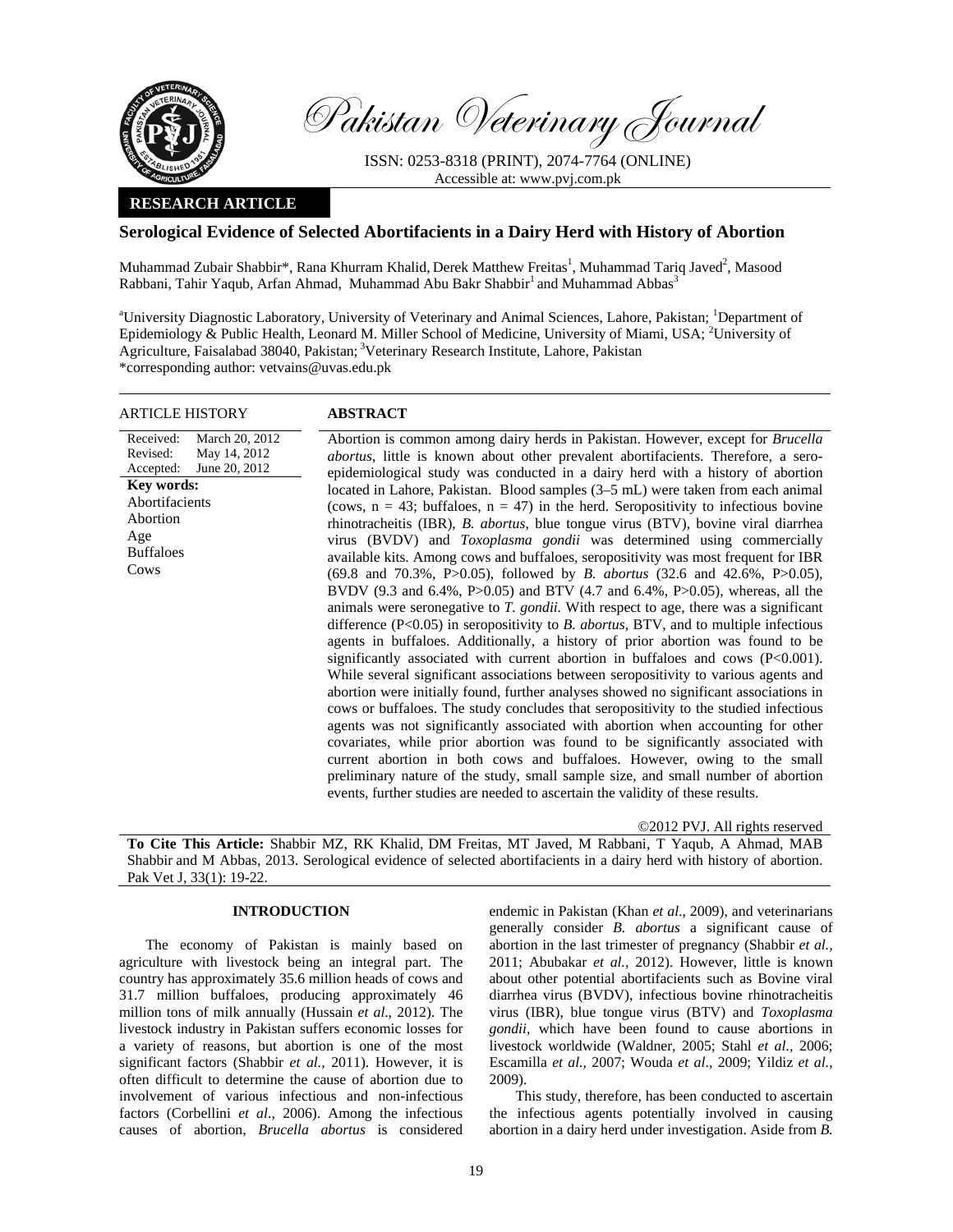*abortus*, to the best of our knowledge, this is the first serological report on BVDV, IBR, BTV and *T. gondii* from Pakistan; especially in relation to infection, co-infection, and associations with abortion in dairy herds.

### **MATERIALS AND METHODS**

**Sample size and herd information:** The study was conducted at a dairy herd located at Mohlanwal Khurd (31° 24' 35" North, 74° 8' 27" East), about 24 Km from the Lahore district, the capital of Punjab province, Pakistan. The average humidity was 50.1% and the temperature 31.0°C during the current period of abortion. The herd comprised 43 crossbred cows (Friesian  $\times$  Sahiwal) aged between 5 months to 8 years and 47 Nili-Ravi buffaloes aged between 2.5 months to 10 years. Abortion had been a consistent problem in the herd from April to June, 2011. During this time, 3 of the cows and 7 buffaloes aborted with no live births. Previously, during October and November of 2010, 3 cows and 5 buffaloes aborted at the same farm. However, the cases were not investigated further, and thus the cause of abortion was unknown. During the current abortion storm, abortions started in April and peaked in May and June, 2011. All abortions occurred during the last trimester of pregnancy.

All animals were housed in free-stall barns with concrete floors and were offered green fodder with wheat straw, silage, hay, dairy cake, cotton seed meal, urea molasses blocks, and/or commercially available concentrate named Wanda (National Feed, Lahore) at varying times of the year. Untreated fresh water from local wells was available *ad libitum*. The animals were vaccinated in August 2010 against Hemorrhagic Septicemia (NIAB, Faisalabad, Pakistan) and Foot and Mouth Disease (Aftovax, Merial, France). At the time of sampling, information on herd management practices was obtained from the owner and veterinarian in-charge. However, detailed information on the abortion cases was limited.

**Laboratory Methods:** During April-June 2011, paired blood samples (3-5 mL) were collected from the jugular vein of all animals, irrespective of age, breed and physiological status. The samples were allowed to clot, the serum was separated and kept at -20°C till further analysis. Commercially available kits, all with sensitivity and specificity >93%, were used to determine the presence of antibodies to *B. abortus* (Brucellosis Serum X2 Ab test kit; Idexx, USA), IBR (Chekit Trachitest Serum kit; Idexx, USA), BTV (Blue Tongue Virus Ab test kit; VMRD, Pullman, USA), *T. gondii* (Toxoplasmosis, Latex Agglutination Test - Fortress Diagnostics, UK) and BVDV antigen (BVDV Ag/Serum Plus test kit - Idexx, USA), as per the manufacturer's instructions. Each serum sample was analyzed twice to confirm the validity and concordance of seropositivity to the studied abortifacients. The assays used for IBR, BTV and *B. abortus* were able to determine the presence of IgG, whereas the presence of IgM was determined for *T. gondii*.

**Statistical analysis:** All analyses were performed using Stata 11 (StataCorp, College Station, Texas). Animals were grouped by animal type, ability to abort (i.e., were pregnant or had aborted during the study), and age. For cows, age groupings were: less than 2 years, 2 to 4 years and more than

4 years. Buffaloes were similarly grouped: less than 3 years old, 3 to 5 years old and more than 5 years old. For animals that could experience an abortion, preliminary analyses to investigate the associations between seropositivity to various agents and whether or not animals had aborted during the period of study were done using Fisher's exact tests due to expected cell counts less than 5 in several categories. Fisher's exact tests were also used to investigate associations between age groupings and seropositivity and a history of abortion and abortion during the current period of study for the same reasons. All analyses were separated by animal type.

Preliminary significant and marginally significant associations between seropositivity and abortion were then further investigated to rule out the other explanatory variables. Owing to the possible associations between prior abortion and future abortion, either due to re-infection and/or co-infection with immunosuppression (Markusfeld-Nir, 1997; Rafati *et al*., 2010), this was considered a key variable to control for. Therefore, exact logistic regression models were used to determine associations between current abortion and seropositivity to the studied agents while accounting for a history of prior abortion. Exact logistic regression was used due to the small sample size (43 and 47 for cows and buffaloes, respectively) and small number of outcome events (3 and 7 abortions in cows and buffaloes, respectively) as ordinary logistic regression tends to produce biased estimators in such instances.

## **RESULTS**

During the study period, all the aborted animals of either species were multiparous and half  $(n = 5)$  of them were buffaloes with a history of abortion. The majority of the buffaloes  $(n = 4)$  experiencing their second abortion were seropositive to both IBR and *B. abortus,* whereas, one buffalo experiencing its third abortion was seropositive to IBR, BTV, *B. abortus* and was also persistently infected with BVDV. No animal experiencing its first abortion was found to be persistently infected with BVDV (Table 1). Based on the initial analyses, among the abortifacients tested in both species, only seropositivity to BTV infection was significantly associated with abortion during the period of study in buffaloes (P=0.017). Seropositivity to multiple infectious agents was significantly associated with abortion in cows (P=0.036), whereas, it was non-significant in buffaloes (P=0.078) (Table 2). Similarly, seropositivity to *B. abortus* (6.25, 66.7 and 53.8%, P=0.001), BTV (Only 23.1% of buffalo with age  $>5$  years were seropositive, P=0.018), and to multiple agents  $(6.3, 50.0, 50.0, 53.8\% , P=0.006)$  was found to be significantly associated with the age in buffaloes, whereas, no such association for seropositivity to each infectious agent (P=0.767 for *B. abortus*; P=1.00 for BVDV; P=0.126 for BTV and P=0.152 for IBR) and to multiple agents (P=0.836) was found in cows (Table 3). Additionally, a history of abortion was found to be significantly associated with abortion during the period of study in both cows  $(P=0.002)$  and buffaloes  $(P=0.001)$ .

Based on these results, exact logistic regression analyses were run in order to further determine the associations between seropositivity and current abortion status, while also accounting for a history of prior abortion. It was found that the previously significant associations between seropositivity and whether animals had aborted during the period of study were no longer significant; however, history of abortion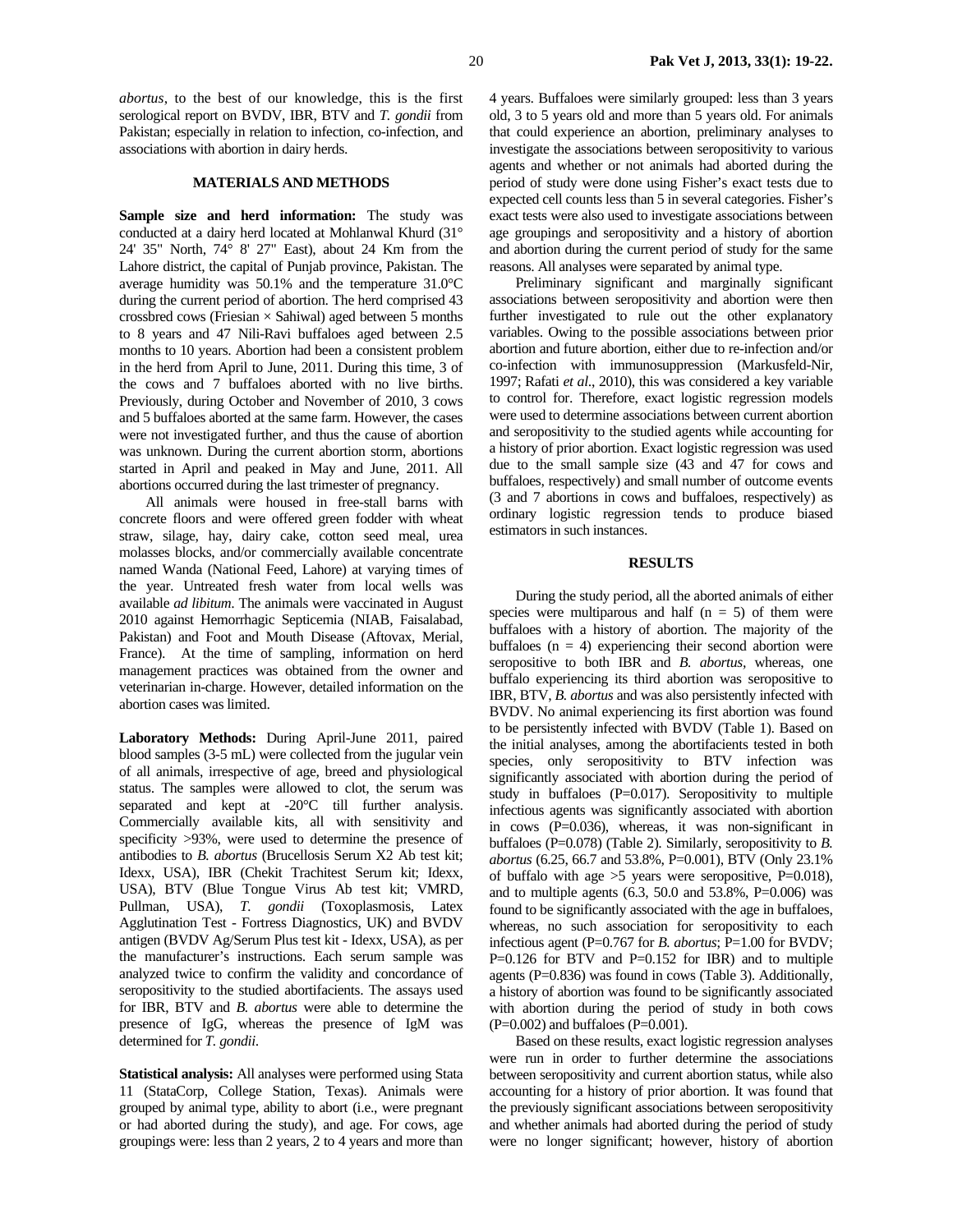**Table 1**: Seropositivity to infectious organisms among dairy herd animals by frequency of abortion

| Frequency of abortion | <b>Breed</b> | Seropositivity to infectious organisms under study (%)<br>Animals examined                                                                                  |            |            |           |        |                  |  |
|-----------------------|--------------|-------------------------------------------------------------------------------------------------------------------------------------------------------------|------------|------------|-----------|--------|------------------|--|
|                       |              | (n                                                                                                                                                          | B. abortus | <b>IBR</b> | BVDV (PI) | gondii | a <sub>BTV</sub> |  |
| First                 | Crossbred    |                                                                                                                                                             | 66.7       | 100.0      | 0.0       | 0.0    | 33.3             |  |
|                       | Nili Ravi    |                                                                                                                                                             | 100.0      | 100.0      | 0.0       | 0.0    | 0.0              |  |
| Second                | Crossbred    |                                                                                                                                                             | 0.0        | 0.0        | 0.0       | 0.0    | 0.0              |  |
|                       | Nili Ravi    |                                                                                                                                                             | 100.0      | 100.0      | 0.0       | 0.0    | 25.0             |  |
| Third                 | Crossbred    |                                                                                                                                                             | 0.0        | 0.0        | 0.0       | 0.0    | 0.0              |  |
|                       | Nili Ravi    |                                                                                                                                                             | 100.0      | 100.0      | 100.0     | 0.0    | 100.0            |  |
|                       |              | <sup>a</sup> P<0.05 for buffaloes and P>0.05 for cows; Significant association between abortion frequency and seropositivity to BTV was found in buffaloes; |            |            |           |        |                  |  |

however, it was non-significant in cows.

| Table 2: Seropositivity to infectious organisms among dairy herd animals by physiological condition |  |  |  |  |  |
|-----------------------------------------------------------------------------------------------------|--|--|--|--|--|
|                                                                                                     |  |  |  |  |  |

|                      | Physiological status                                                                                   | <b>Breed</b> | Animals examined<br>(n) | Seropositivity to infectious organisms under study (%) |                 |                   |           |            |                                                                     |  |
|----------------------|--------------------------------------------------------------------------------------------------------|--------------|-------------------------|--------------------------------------------------------|-----------------|-------------------|-----------|------------|---------------------------------------------------------------------|--|
| Category             |                                                                                                        |              |                         | <sup>b</sup> B. abortus                                | $\triangleq$ BR | <sup>d</sup> BVDV | T. gondii | <b>BTV</b> | Multiple<br>infectious agents                                       |  |
| Aborted              | <b>First Parity</b>                                                                                    | Crossbred    | 0                       | 0.0                                                    | 0.0             | 0.0               | 0.0       | 0.0        | 0.0                                                                 |  |
|                      |                                                                                                        | Nili Ravi    | 0                       | 0.0                                                    | 0.0             | 0.0               | 0.0       | 0.0        | 0.0                                                                 |  |
|                      | Multiparous                                                                                            | Crossbred    |                         | 66.7                                                   | 100.0           | 0.0               | 0.0       | 33.3       | 0.0                                                                 |  |
|                      |                                                                                                        | Nili Ravi    |                         | 100.0                                                  | 100.0           | 14.3              | 0.0       | 28.6       | 85.7                                                                |  |
|                      | Total                                                                                                  | Crossbred    |                         | 66.7                                                   | 100.0           | 0.0               | 0.0       | 33.3       | 0.0                                                                 |  |
|                      |                                                                                                        | Nili Ravi    |                         | 100.0                                                  | 100.0           | 14.3              | 0.0       | 28.6       | 85.7                                                                |  |
| <sup>a</sup> At risk | <b>First Parity</b>                                                                                    | Crossbred    |                         | 42.8                                                   | 57.I            | 28.6              | 0.0       | 0.0        | 0.0                                                                 |  |
|                      |                                                                                                        | Nili Ravi    |                         | 54.5                                                   | 72.7            | 0.0               | 0.0       | 0.0        | 36.4                                                                |  |
|                      | Multiparous                                                                                            | Crossbred    | 6                       | 16.7                                                   | 66.7            | 16.7              | 0.0       | 0.0        | 0.0                                                                 |  |
|                      |                                                                                                        | Nili Ravi    | 6                       | 66.7                                                   | 66.7            | 16.7              | 0.0       | 0.0        | 50.0                                                                |  |
|                      | Total                                                                                                  | Crossbred    | 13                      | 30.7                                                   | 61.5            | 23.0              | 0.0       | 0.0        | 0.0                                                                 |  |
|                      |                                                                                                        | Nili Ravi    | 17                      | 58.8                                                   | 70.5            | 5.88              | 0.0       | 0.0        | 41.1                                                                |  |
|                      | <sup>a</sup> At risk includes those pregnant animals of the herd that had not aborted yet of sampling; |              |                         |                                                        |                 |                   |           |            | $b, c, d$ A non-significant association (P>0.05) for seropositivity |  |

to these abortifacients was found when analyzing at risk and aborted animals together; <sup>e</sup>A significant association to seropositivity to BTV was found in buffaloes (P<0.05) while it was non-significant among cows (P>0.05).

**Table 3:** Seropositivity to infectious organisms among dairy herd animals by age

|                  | Age groups (years) | Samples examined<br>(n) | Seropositivity to infectious organisms under study (%) |                  |                  |           |                  |                                  |  |
|------------------|--------------------|-------------------------|--------------------------------------------------------|------------------|------------------|-----------|------------------|----------------------------------|--|
| Animal           |                    |                         | <sup>a</sup> B. abortus                                | b <sub>IBR</sub> | <b>BVDV</b> (PI) | T. gondii | <sup>d</sup> BTV | <sup>e</sup> Multiple infectious |  |
|                  |                    |                         |                                                        |                  |                  |           |                  | agents (MIA)                     |  |
| Cows             |                    |                         | 22.2                                                   | 44.4             |                  | 0.0       | 0.0              | 22.2                             |  |
|                  | $2-4$              | 21                      | 38.I                                                   | 81.0             | 9.5              | 0.0       | 0.0              | 33.3                             |  |
|                  | >4                 | 13                      | 30.8                                                   | 69.2             | 7.7              | 0.0       | 15.4             | 38.5                             |  |
|                  | Total              | 43                      | 32.6                                                   | 69.8             | 9.3              | 0.0       | 4.7              | 32.6                             |  |
| <b>Buffaloes</b> | <3                 | 16                      | 6.25                                                   | 56.3             | 0.0              | 0.0       | 0.0              | 6.3                              |  |
|                  | 3-5                | 18                      | 66.7                                                   | 77.8             | 5.6              | 0.0       | 0.0              | 50.0                             |  |
|                  | >5                 | 13                      | 53.8                                                   | 76.9             | 15.4             | 0.0       | 23.1             | 53.8                             |  |
|                  | Total              | 47                      | 42.6                                                   | 70.3             | 6.4              | 0.0       | 6.4              | 36.2                             |  |

<sup>a,d,e</sup>A significant association (P<0.05) was found in seropositivity to *B. abortus*, BTV and MIA among buffaloes with respect to age whereas, it was nonsignificant (P>0.05) among cows;  $b_c$  A non-significant association (P>0.05) with respect to age was found in either species for IBR and BVDV.

remained highly significantly associated in these instances. For BTV infection and abortion in buffaloes, the odds ratio was 17 (P=0.111) and prior abortion had an odds ratio of 78.8 (P=0.0003). For seropositivity to multiple agents in buffaloes, the odds ratio was 1.57 (P=1.000) and prior abortion had an odds ratio of 48.76 (P=0.0012). Although seropositivity to multiple agents was found to be significantly associated with abortion in cows using a Fisher's exact test, this association could not be tested using exact logistic regression because the distribution was degenerated while accounting for prior abortion.

#### **DISCUSSION**

In Pakistan, little attention is given to implement preventive and/or control measures against the major prevailing abortifacients. Ruling out infection with an abortifacient frequently becomes difficult due to various reasons, as described earlier (Escamilla *et al*.*,* 2007; Shabbir *et al*.*,* 2011). However, serological studies can be useful in circumstances where no vaccination campaigns are being conducted in herds. Paired sampling was done to conclude the current as well as concurrent infectious agent involved in abortion with the understanding that, in case of positive and/or suspected sample, the antibody titer should be two to four fold increase than first sample analysis.

The antibodies to *B. abortus* have been previously reported from herds with and without a history of abortion (Khan *et al*.*,* 2009; Wadood; *et al*.*,* 2009; Shabbir *et al.,* 2011). Although this study found no association between abortion and seropositivity to *B. abortus* when accounting for previous abortion, other studies have found associations (Shabbir *et al*.*,* 2011) and therefore this warrants further investigation. Furthermore, our findings of increased seropositivity of *B. abortus* in dams of both species and significant associations with age in buffaloes confirm previous reports that older animals are more likely to be seropositive than young ones (Shabbir *et al.*, 2011). The lack of seropositivity to *T. gondii* is similar to the other reports (Sharma *et al.,* 1981; Dubey *et al.,* 1998; Gondim *et al.,* 1999) which may not be a real situation in dairy herds in Pakistan and thus, needs further investigation as the current data is of only one herd.

The varying prevalence of studied abortifacients even in apparently healthy and non-aborting animals, especially IBR and BVDV which have been reported as immunosuppressive agents (Winkler *et al.,* 1999; Abd El-Hafeiz *et al.,* 2010) and thus may contribute to increased susceptibility to other